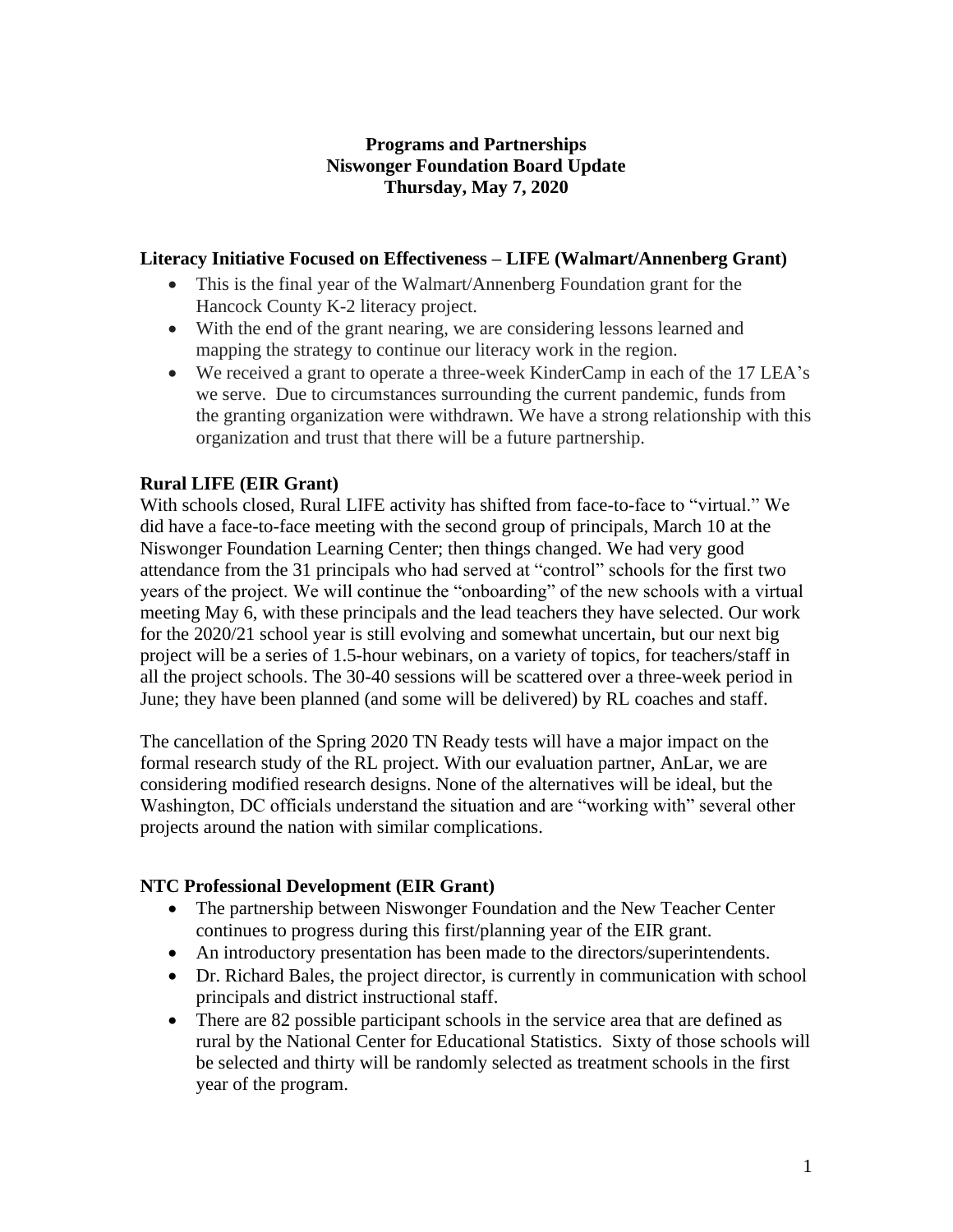- The selected schools will receive the services of two lead academic coaches hired through EIR grant funds. The lead coaches will work to deliver professional development to a school-based coach/instructional leader/teacher within each school.
- The school based instructional leader will work with other teachers at their school to make needed instructional improvements in the area of language arts, math, or science. The participating schools will be selected from high schools, middle schools, and elementary schools.
- Applications are being accepted for the two lead coach positions. Work with school-based personnel and principals will begin this summer. Securing interest in participation with the grant is ongoing.

## **Niswonger Online**

- Spring Term 2020 (regular term ends May 8).
	- o Most students are continuing to complete coursework online, as usual.
	- o Online teachers have added additional support.
	- o To support those who do not have access, a website was created that gives printable off-line resources for students or schools. Tennessee DOE guidelines are being followed.
	- o Student progress and grades are being more closely monitored by Gina and Jill.
	- o AP Courses will stay open until the end of May. With AP exams being moved to an online/at home format, this time extension will allow for test completion the last two weeks of May.
- Registration for Summer 2020
	- o Registration is underway.
	- o Most summer online courses will open early (last week of May) to give students more time.
- Course Modifications
	- o Some classes will be modified this summer and fall to allow for the completion of coursework that may have been missed this spring - Spanish II, French II, Latin II, Spanish III, Latin III, Accounting II, and Geometry.
- Sevier County will begin enrolling students this fall. They will begin by offering students at all their high schools the opportunity to take Latin
- NiswongerOnline.com is continuously being updated to reflect changes in the schools we work with, our course catalog, and program partnerships.
- Total service area is 26 LEA's and 50 high schools.

## **NiswongerCARE Online Affiliates**

- Cohort enrollment comprised approximately one-half of Niswonger Online enrollment.
- Care Foundation grant will continue to support Affiliate counties through Summer 2022. Ten counties are affiliate members.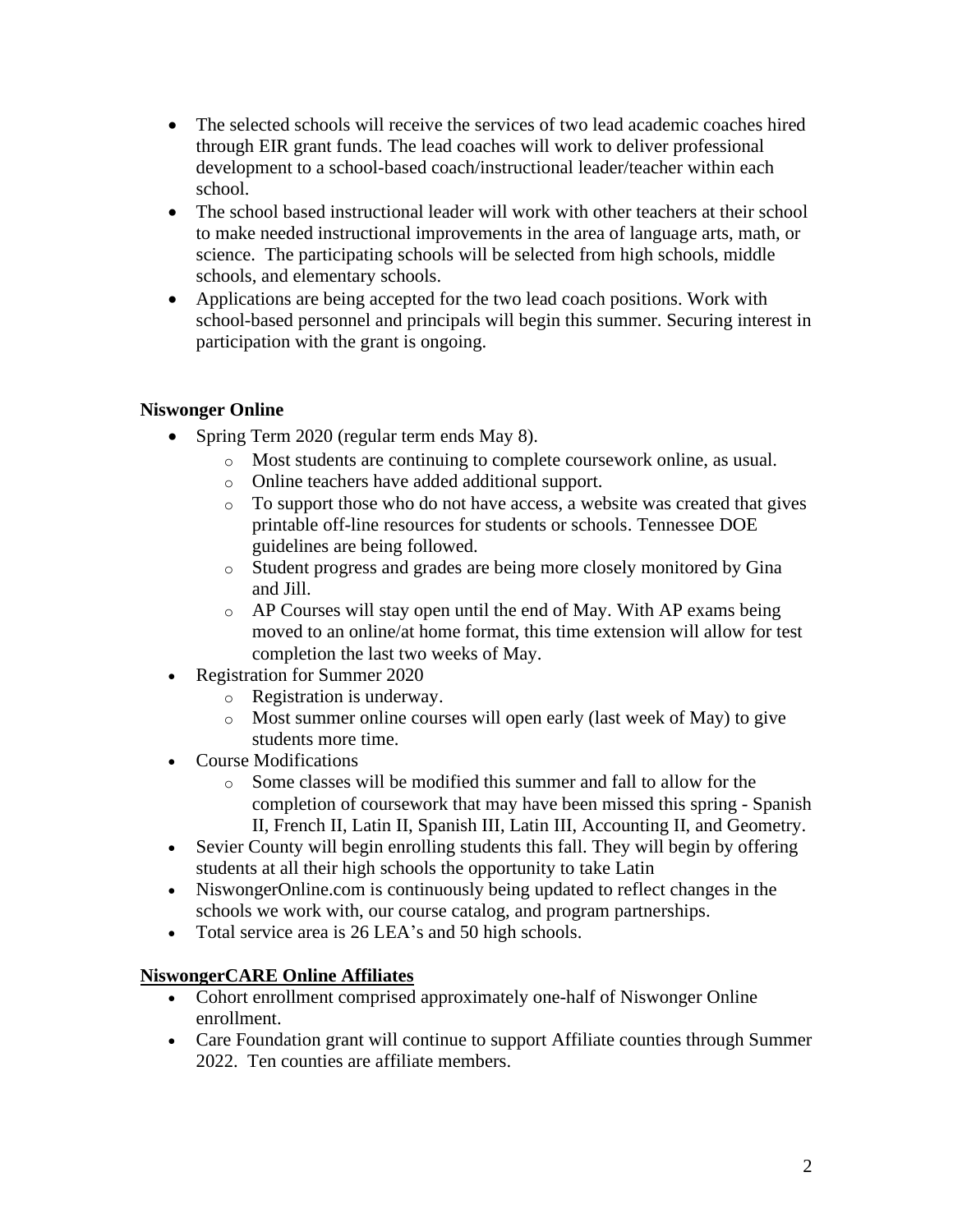## **Dual Enrollment Partnerships**

- The ETSU dual enrollment partnership has continued to stall due to organizational changes at ETSU.
- Attention is being focused on dual enrollment efforts with Walters State and Northeast State, which hold more promise for serving students.

## **NiswongerCARE College and Career Advising**

Advisors continue to serve students across the 30 high schools in Northeast TN during the COVID 19 closures. Advisors are available every weekday from 8:30 - 4:00, to assist students through email, Remind texting, and virtual meetings. Not only are Advisors willing to assist students with completing tasks related to career and post-secondary planning or with completing tasks for admissions and financial aid, but they also want to encourage and support them through this time of change and uncertainty. Helping seniors continue to complete the myriad of tasks related to admissions and financial aid has been especially challenging. In order to accommodate social distancing guidelines, the programming modifications are summarized below.

- School Engagement-Advisors reach out weekly to each site facilitator (school liaison) to share information, provide updates, and offer assistance to students. They are currently collaborating with school counselors to plan virtual College Planning Night and College Signing Day events.
- Student Engagement- Advisors are using all platforms at their disposal to engage with students and provide information to them. Advisors who were able to obtain student email addresses are reaching out to those students to offer assistance. Each school varies in the resources available to communicate with students: therefore, Advisors are working to notify students about their availability to assist, as well as reminding them of tasks that are still incomplete. To directly assist students, Advisors are using email, the *Remind* texting platform, *Google Chat*, and *Google hangouts*.
- Data Collection- New data collection logs were created to document all virtual contacts made with students and other stakeholders. In identifying the engagement and outcomes through the various kinds of virtual communications, best practices can be identified in the future. Current data collected from these logs shows that Advisors have sent **a total of 7,783** messages to date.
- Advisor Engagement Weekly virtual meetings are held with staff. These meetings provide a time to check-in and update staff. In addition to sharing information and best practices, the meetings also provide Advisors with support and encouragement. Each week has included a different theme, including wear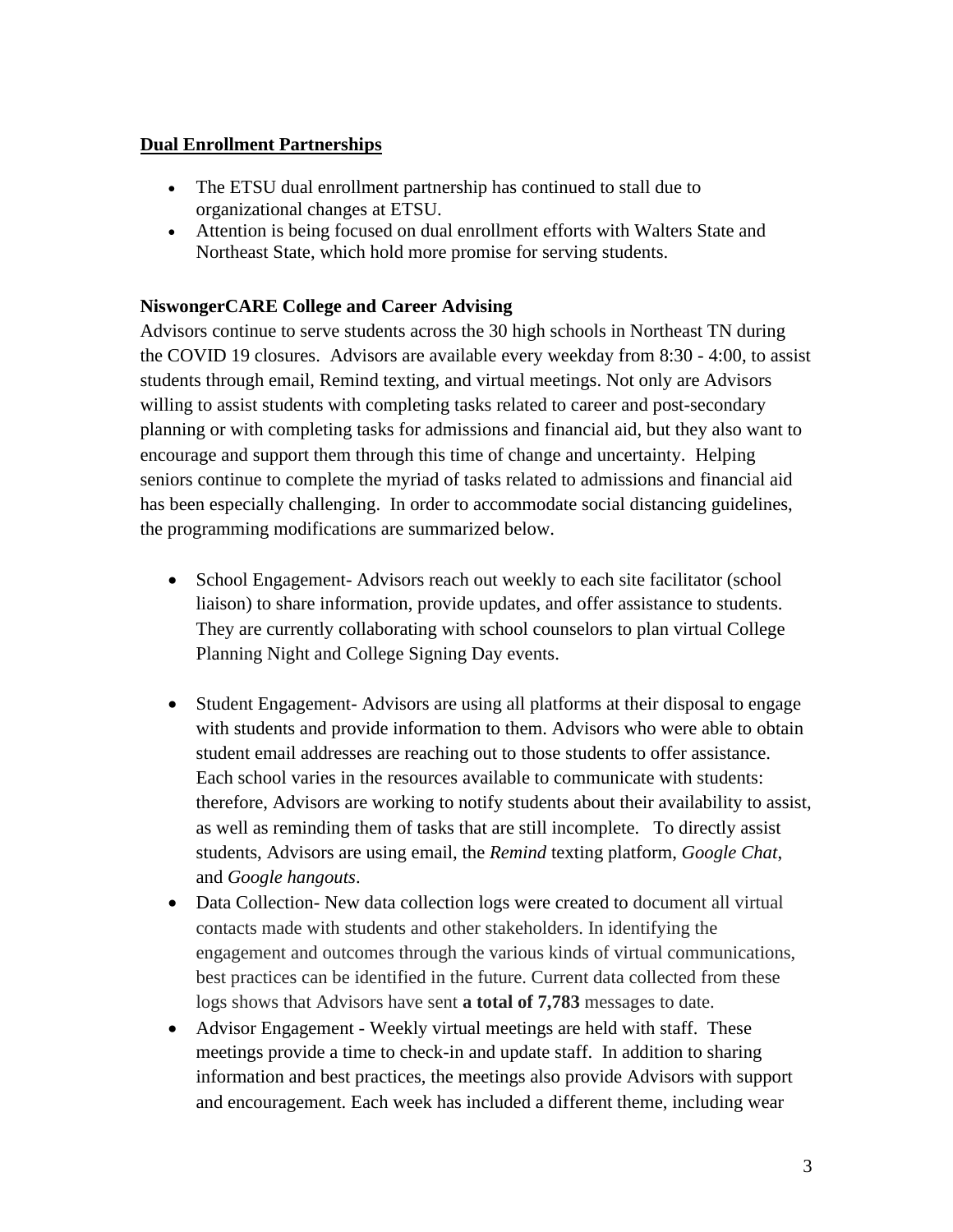your pajamas to work, dress up as your favorite Disney character, share your favorite quarantine recipe, and a virtual pizza party.

- Social Media-Advisors' biographies and contact information has been shared to all of Niswonger*CARE* social media accounts. Each week, several college and career planning resources are created and shared on social media and emailed to school counselors to send out to students. Advisors have demonstrated a great deal of innovation and creativity in presenting these resource including videos on the Niswonger*CARE YouTube* channel, *Tik Tok*, flyers and links to numerous useful websites. Our website,<https://www.niswongercare.com/>provides updates and information to students and parents, and an easy way to contact their Advisor.
- WJHL's Josh Smith conducted a 30-minute interview with Nancy that has been used on social media for the past month. He interviewed Denise, live, on the evening news. Contacts to the webpage increased significantly as parents and grandparents listened to the interviews.
- *Big\*Bright\*Future* (Summer Melt Programming)- Prior to school closures, Advisors began identifying and enrolling seniors in the program. Students receive weekly texts and can ask questions and request assistance through our *Remind* platform. Currently **386** seniors have enrolled in the program, and recruitment efforts are underway using social media, email outreach, and press coverage to reach the goal of 1,000 students.
- Hiring Plan- Efforts are currently underway to hire college and career advisor positions for the 2020-2021 academic school year with an anticipated start date of July 1, 2020. A *"Meet and Greet"* webinar event was recently held for interested applicants to learn more about the program and the duties of the position.
- **FAFSA Update- Data as of April 10, 2020 reflect that 87% of our 6,062 seniors have submitted a FAFSA, compared to the state's rate of 85%.**

# **CareerConnect**

- The new Class of 2023 has been selected.
- Planning for both summer camps is underway. A contingency plan is being developed but is difficult to predict. Camps are dependent on industry and business participation, tours, etc.
- Planning for fall meetings is underway.
- The Senior Celebration was postponed. The plan is to move the event to summer, based on the guidance received regarding COVID-19.
- Law submitted a grant request to John Deere, receiving \$10,000 for the 2020-21 fiscal year.

## **WE Track**

- Schools are continuing to track student progress. As expected, COVID-19 is
- having an impact on participation.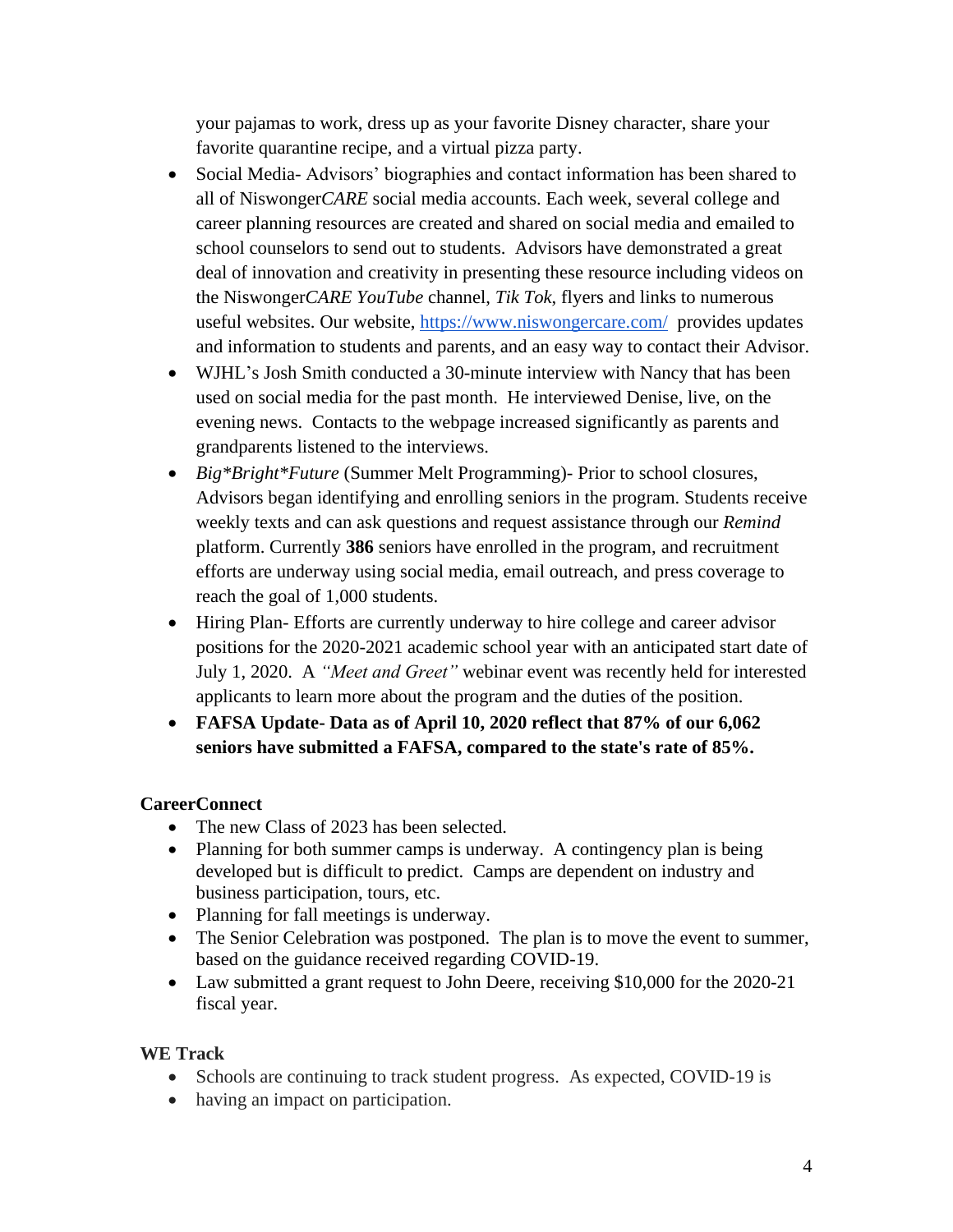- We are using this challenging time as an opportunity to refine and expand the resources available to the users of the system. The site will double in size by summer.
- The first out-of-state expansion is occurring. The Virginia (Crater Region) is now moving to active project; This is a consortium of eight LEA;s and approximately 8250 students. We will receive \$60,000 for startup costs, \$10,000 in annual revenue
- The Tennessee Chamber/Manufacturer's Association, in Southeast TN, have been using a different platform that hasn't been meeting their needs. Additionally, the Tennessee Chamber has decided to focus on marketing the WED to business and industry, allowing us to focus on building the relationships with schools. They are going to fold their site and move their schools to WE Track. The move will mean new industry connections and staff support from the Tennessee Chamber. This partnership is being finalized at this time.

## **Professional Development Activities (In addition to Rural LIFE)**

- In response to a need identified during the COVID-19 pandemic, Gina Pavlovich, John Payne, Dr. Richard Kitzmiller, and Allison Seeley are developing PD opportunities for our school leaders to better prepare them as leaders in a remote learning environment.
- The second step will be PD for K-12 teachers with focus on effective pedagogy in the online environment
- The 2020 School Success Symposium and Counselor Convening have been cancelled for Summer 2020. The new date has been established for June 22, 2021.

## **Future Grants and Partnership Activities**

Education Innovation and Research:

- After a delay (from the expected date), the US Education Department has announced the 2020 competition for the mid-phase EIR grant. For this \$8M proposal, we are "recycling"/revising last year's STEM.LD proposal in the \$4M early-phase competition. We have selected a different evaluation partner and are lining up several implementation partners (such as BioBuilders). The proposal will be due June 15.
- We are simultaneously monitoring the 2020 early-phase EIR competition. We are not certain of the release date or the details of the RFP, but we believe it will involve Professional Development for teachers (with a strong emphasis on teacher choice in activities). We have a strong national partner poised to help us develop this proposal, if/when the competition is announced.

## Curriculum/Data Project

• The Niswonger Consortium is preparing to employ a regional curriculum director jointly supported by the participating LEA's. The director will work with the systems that opt into the project to accomplish five primary tasks: 1) produce a